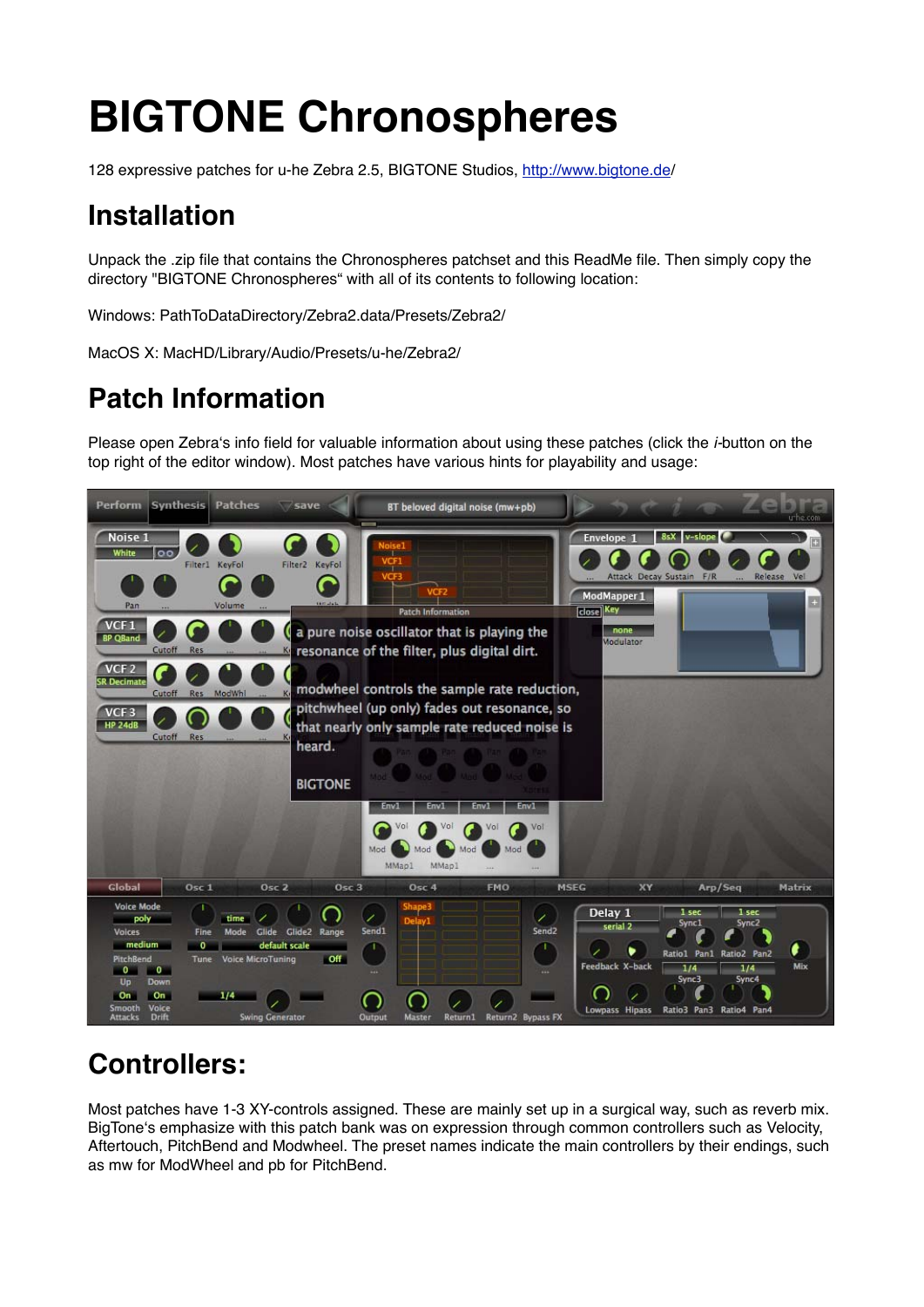#### **BT arp:**

 $BT X.F.M.(mw+pb)$ BT belley dancers (mw+pb) BT differences (mw+pb) BT digi crunch (mw+pb+at+vel) BT dreamy addon (mw+pb) BT ffm zapper (mw+pb) BT groove me (mw+pb) BT love wideness (mw+pb) BT morph comber (mw+pb) BT noiced sines (mw+pb+at) BT one-finger mini seq (mw+pb) BT spectralis (mw) BT stereo mod arp (mw+pb) BT swirling bells (mw+pb) BT zc202 01 (mw+pb) BT zc202 02 (mw+pb)

#### **BT athmospheric stuff:**

- BT binaural melody (pb) BT digital scraper (mw+pb) BT oc-casio-nally (mw+pb)
- BT precious (mw+pb)
- BT reso noise drone (mw)
- BT resonaural
- BT the dreamer (mw+pb)
- BT the third drone (mw)

# **BT bass:**

BT analog as can be (mw+vel) BT analog wire (mw+vel) BT bootsie`s superfunker (mw+at) BT cutting plastic (vel+mw) BT digi 80`s (mw+vel) BT electro knocker (mw+pb) BT electro nailer (mw+pb) BT electro thumper (mw) BT fm growler (vel) BT getting nasty (mw+pb) BT house organ bass BT moving bass BT noise attack BT oldschool hip hop (mw) BT pure pain bass groove (mw+pb) BT reduced fm snarl (mw+vel) BT this way, baby (mw+vel) BT thommy knocker (mw) BT ugly rattler 01 (mw+vel) BT ugly rattler 02 (mw+vel) BT ugly rattler 03 (mw+vel) BT ugly zapper (mw) BT velocity raptor (vel) BT x-or-electro bass (vel)

#### **BT fx:**

BT cluster fx (pb) BT fm fall (vel) BT fm whopper (vel) BT mega ringer (vel) BT noise fx hits BT VCS like fx (mw+pb+vel)

#### **BT keys:**

BT bell structures (mw) BT classic chicago stack 01 BT classic chicago stack 02 BT crackle fm bell (mw+pb) BT dancing keys (mw+pb+at) BT ffm beautyness (mw) BT iced knockers (mw+pb) BT reduced love (mw+vel) BT space drip (mw+pb)

## **BT lead:**

BT god`s groove lead (mw) BT hommage to the king (mw+vel) BT liquid (mw+pb+at+vel) BT modwheel shmurgler (mw) BT tekk saw (mw)

## **BT loopsn things:**

BT 8am addon loop (mw+pb) BT can do loops (mw+pb) BT chord rm groover (mw+pb) BT syncopic cluster (mw+pb+at)

## **BT semireal:**

BT african mallets (at) BT belly stage piano chorussed BT belly stage piano BT classical guitar (vel+at) BT generic amped e-bass BT jimmy smith like (mw) BT movie war drums (vel) BT orchestral strings attempt BT peruan flute (vel+at+mw) BT pick it, mr.benson! (mw) BT real bassdrum BT real snare BT timpani

## **BT pads:**

BT beloved digital noise (mw+pb) BT bigtones ZEBRA (mw+pb) BT digi move (mw+pb) BT dream wash (mw+pb) BT etheral bells (mw+pb+at) BT farfisa polychrome choirish (mw) BT floating elves (mw+pb+at) BT from sine to noice (mw+pb+at) BT generic analog beauty (mw) BT glitzerbaby! (mw+pb+vel) BT it`s alive! (mw+pb) BT imi phasersolina (at) BT liquid dreams (mw+vel+pb) BT liquid metal (mw+pb) BT on drugs (mw+pb) BT plucked moments (mw+pb) BT starfighter (mw+pb+at) BT stertorously (mw) BT the shimmer (mw+pb)

# **BT sequencer:**

BT artificial pluck (vel) BT ffm seq (mw+pb) BT generic snapper (mw+vel) BT italo galore (mw+pb) BT metalizer seq 01 (mw+vel) BT metalizer seq 02 (mw+vel) BT xpander mojo (mw+vel)

#### **BT syndrums and percussion:**

BT analog clap 01 (vel) BT analog clap 02 (vel) BT analog clap 03 (vel) BT analog clap 04 (vel) BT bassdrum 01 (vel) BT bassdrum 02 (vel) BT bassdrum 03 (vel) BT bassdrum 04 (vel) BT reduced blip 01 (vel) BT reduced blip 02 (vel) BT Snaredrum 01 (vel) BT Snaredrum 02 (vel) BT Snaredrum 03 (vel) BT Snaredrum 04 (vel) BT zapper 01 (vel) BT zapper 02 (vel)